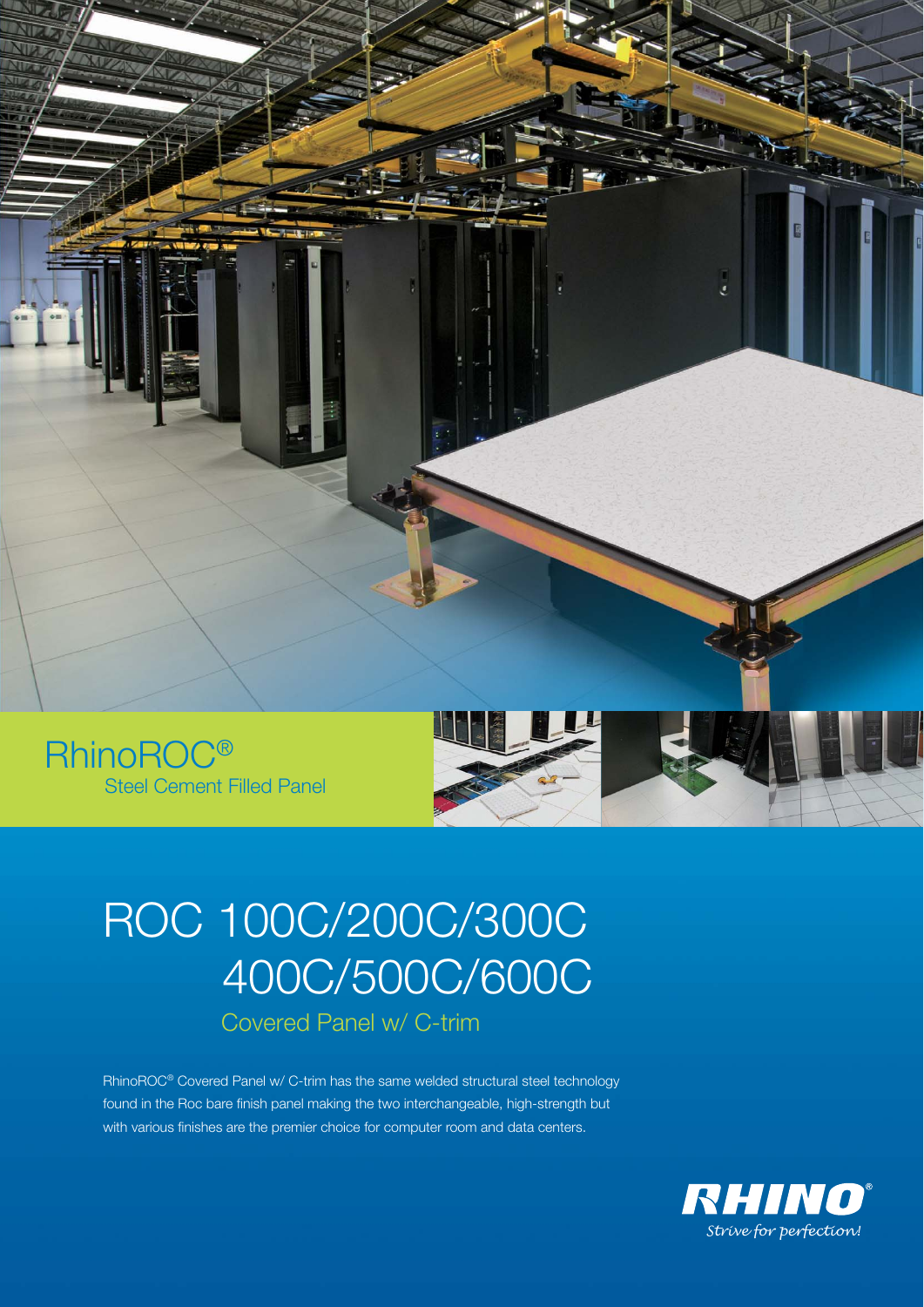## Product Ranges

RhinoROC<sup>®</sup> Covered C-trim





#### Description

RhinoROC® HPL or PVC finish panel has the same welded structural steel technology found in the Roc bare finish panel making the two interchangeable, high-strength but with various finishes are the premier choice for computer room and data centers.

#### Features

- Accommodates maximum dynamic loads to 33kN
- Interchangeable with other Roc panels
- Quiet, with a solid feel underfoot
- Powder-coated, protective epoxy finish
- Wide range of covering options





| Panel Type      | Panel Size       | <b>Core Material</b>       | <b>Panel Thickness</b><br><b>Panel Construction</b><br>(Nominal) |            | <b>System Weight</b><br>(Typical) |  |
|-----------------|------------------|----------------------------|------------------------------------------------------------------|------------|-----------------------------------|--|
| <b>ROC 100C</b> | 600/610mm square | Light weight cement-filled | Cold rolled steel resistance welded                              | $35.00$ mm | 45 kg/m <sup>2</sup>              |  |
| <b>ROC 200C</b> | 600/610mm square | Light weight cement-filled | Cold rolled steel resistance welded                              | $35.00$ mm | 48 kg/m <sup>2</sup>              |  |
| BOC 300C        | 600/610mm square | Light weight cement-filled | Cold rolled steel resistance welded                              | 36.00 mm   | $51$ kg/m <sup>2</sup>            |  |
| ROC 400C        | 600/610mm square | Light weight cement-filled | Cold rolled steel resistance welded                              | 36.00 mm   | 53 kg/m <sup>2</sup>              |  |
| <b>ROC 500C</b> | 600/610mm square | Light weight cement-filled | Cold rolled steel resistance welded                              | 36.00 mm   | 55 kg/m <sup>2</sup>              |  |
| ROC 600C        | 600/610mm square | Light weight cement-filled | Cold rolled steel resistance welded                              | 36.00 mm   | 57 kg/m                           |  |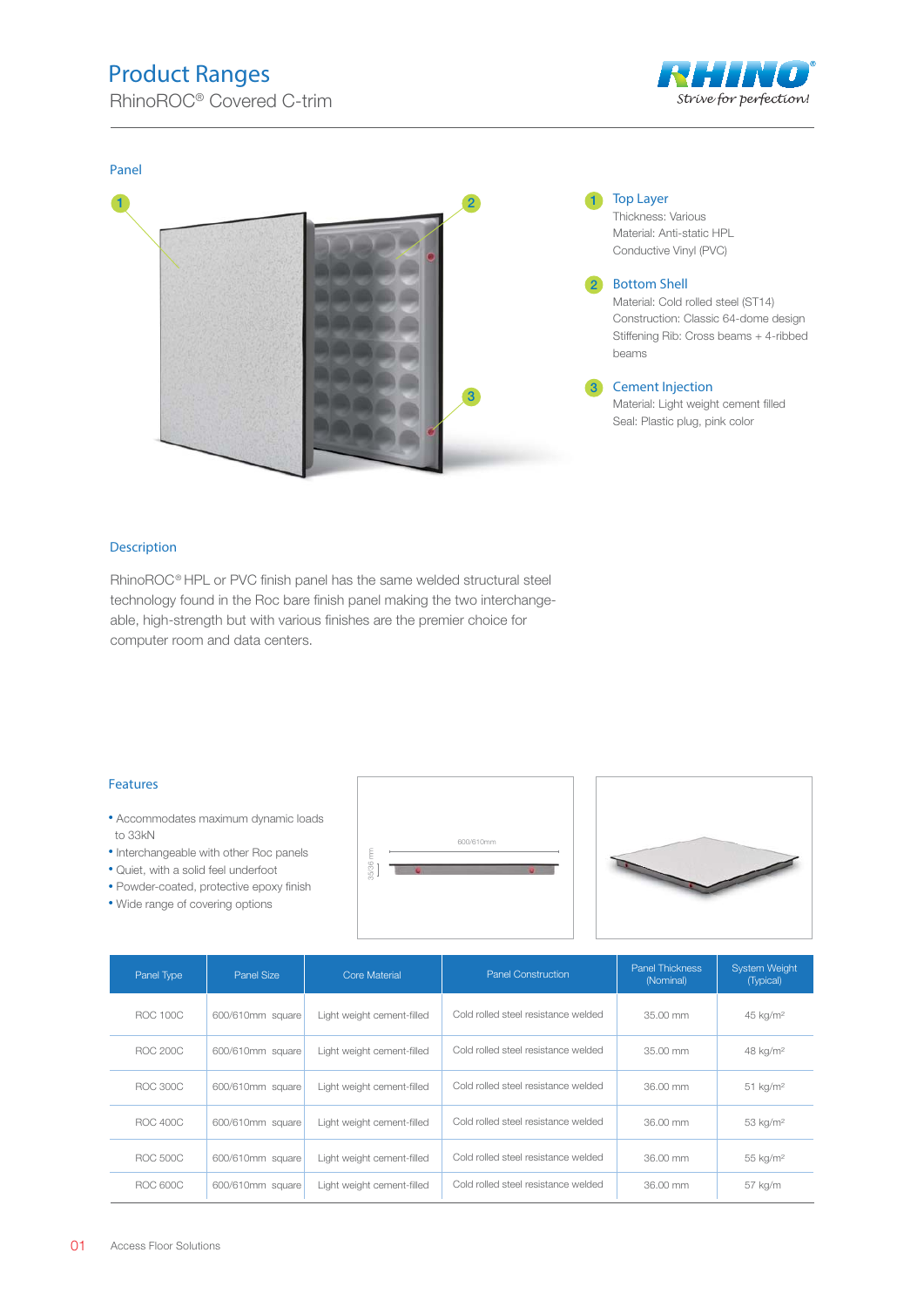## Product Ranges

RhinoROC<sup>®</sup> Covered C-trim



#### System





Pedestal **Head Assembly** 

1

2

4

Head plate: 75mm × 75mm × 4.0mm Threaded rod: M19

Base Assembly Base tube: □22mm × 1.5mm Base plate: 100mm × 100mm × 2.3mm

FFH (Finished Floor Height) 150mm to 1800mm 3

Adjusting Range +/-25mm (FFH150-600) +/-30mm (FFH600-1200) +/-40mm (FFH1200-1800)

#### 1 Standard Pedestal

Electro-galvanized steel made pedestal is suitable for raised floors with a finished floor height from 150mm to 1800mm. Zinc whisker free is available for special order. Material: Steel, Yellow Galvanized.

#### Head Gasket 2

Plastic conductive material with sound proofing and sealing functions, equipped with tabs for the positioning of panels. Thickness: 2.0mm

#### **Stringer**

Steel tube performed stringer with plastic gasket on top provide best supports to the structural system with limited air leakage and outstanding acoustic performance. Dimension: 568mm(L)  $\times$  21mm(W)  $\times$ 32mm(H) Thickness: 0.8/1.0/1.2mm

#### Performance

- This bolted stringer system is tested in accordance with USA CISCA specification.
- Panel deflection at centre edge must not exceed 2.5mm
- Performance to a safety factor of 3 x static load
- Structural performance based upon a full Rhino access floors system i.e. panels & pedestals.



|                 | Understructure         | Performance           | <b>Static Loads</b>   |                                       |                                                 | <b>Rolling Loads</b>             |                         | Impact                 |
|-----------------|------------------------|-----------------------|-----------------------|---------------------------------------|-------------------------------------------------|----------------------------------|-------------------------|------------------------|
| Panel Type      |                        | Grades                | Concentrated<br>Load  | Ultimate Load<br>(Safety Factor* 3.0) | <b>Uniform</b><br>Load                          | 10 <sup>1</sup><br><b>Passes</b> | 10.000<br><b>Passes</b> | Loads                  |
| <b>ROC 100C</b> | <b>Bolted Stringer</b> | Medium Duty           | $800$ lbs<br>3.56 kN  | 2.400 lbs<br>10.68 kN                 | 300 lbs/ft <sup>2</sup><br>14 kN/m <sup>2</sup> | 600 lbs<br>2.67 kN               | 400 lbs<br>1.78 kN      | $150$ lbs<br>$0.67$ kN |
| <b>ROC 200C</b> | <b>Bolted Stringer</b> | Heavy Duty            | 1,000 lbs<br>4.45 kN  | 3,000 lbs<br>13.34 kN                 | 350 lbs/ft <sup>2</sup><br>17 kN/m <sup>2</sup> | 800 lbs<br>3.56 kN               | 600 lbs<br>2.67 kN      | 150 lbs<br>$0.67$ kN   |
| <b>ROC 300C</b> | <b>Bolted Stringer</b> | Extra Heavy Duty      | 1.250 lbs<br>5.56 kN  | 3.750 lbs<br>16.68 kN                 | 400 lbs/ft <sup>2</sup><br>19 kN/m <sup>2</sup> | 1.000 lbs<br>4.45 kN             | 800 lbs<br>3.56 kN      | $150$ lbs<br>$0.67$ kN |
| <b>ROC 400C</b> | <b>Bolted Stringer</b> | Super Heavy Duty      | 1.500 lbs<br>6.67 kN  | 4,500 lbs<br>20.02 kN                 | 450 lbs/ft <sup>2</sup><br>22 kN/m <sup>2</sup> | 1.250 lbs<br>5.56 kN             | 1.000 lbs<br>4.45 kN    | $150$ lbs<br>$0.67$ kN |
| <b>ROC 500C</b> | <b>Bolted Stringer</b> | Industrial Heavy Duty | 2.000 lbs<br>8.90 kN  | 6,000 lbs<br>26.70 kN                 | 550 lbs/ft <sup>2</sup><br>26 kN/m <sup>2</sup> | 1.500 lbs<br>6.67 kN             | 1.250 lbs<br>5.56 kN    | $200$ lbs<br>0.89 kN   |
| ROC 600C        | <b>Bolted Stringer</b> | Military Heavy Duty   | 2.500 lbs<br>11.12 kN | 7.500 lbs<br>33.36 kN                 | 650 lbs/ft <sup>2</sup><br>31 kN/m <sup>2</sup> | 2,000 lbs<br>8.90 kN             | 1.500 lbs<br>6.67 kN    | $200$ lbs<br>$0.89$ kN |

We reserve the right to change specification or design and supply products which may differ from those

described and illustrated without notice and without liability. © 2010-2021 Rhino Technologies Co., Ltd. 02